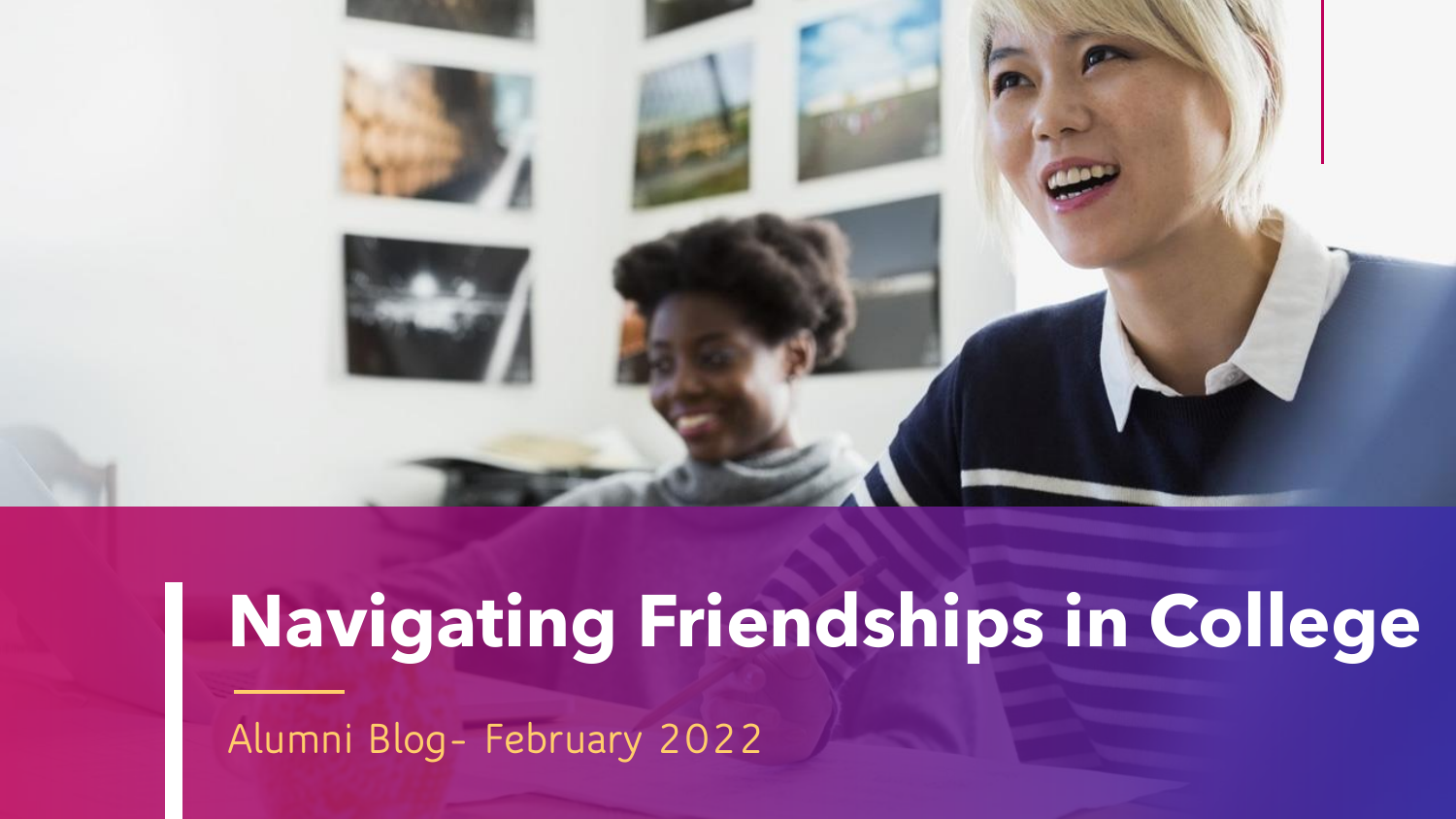**I'm sure that we have all experienced the shifts and changes of friendships throughout our lifetime. You've made and potentially lost connection with people along the way. While growing up it seems that friendships just "happen". You weren't in control of it because, after all, you can't force a friendship.**

**When you first start college the friendship dynamic that you were used to in high school is bound to change, because chances are you will no longer be around those individuals 24/7. You find that friendships don't just "happen" anymore. You find that, unlike your childhood, you will have to seek and form friendships. One of the best things about college is that there are tons of opportunities to do just that. You are surrounded by thousands of people you've never met before who are just as scared as you are and are seeking connection. The chances are that forming these relationships may be overwhelming and may not always be a smooth ride.**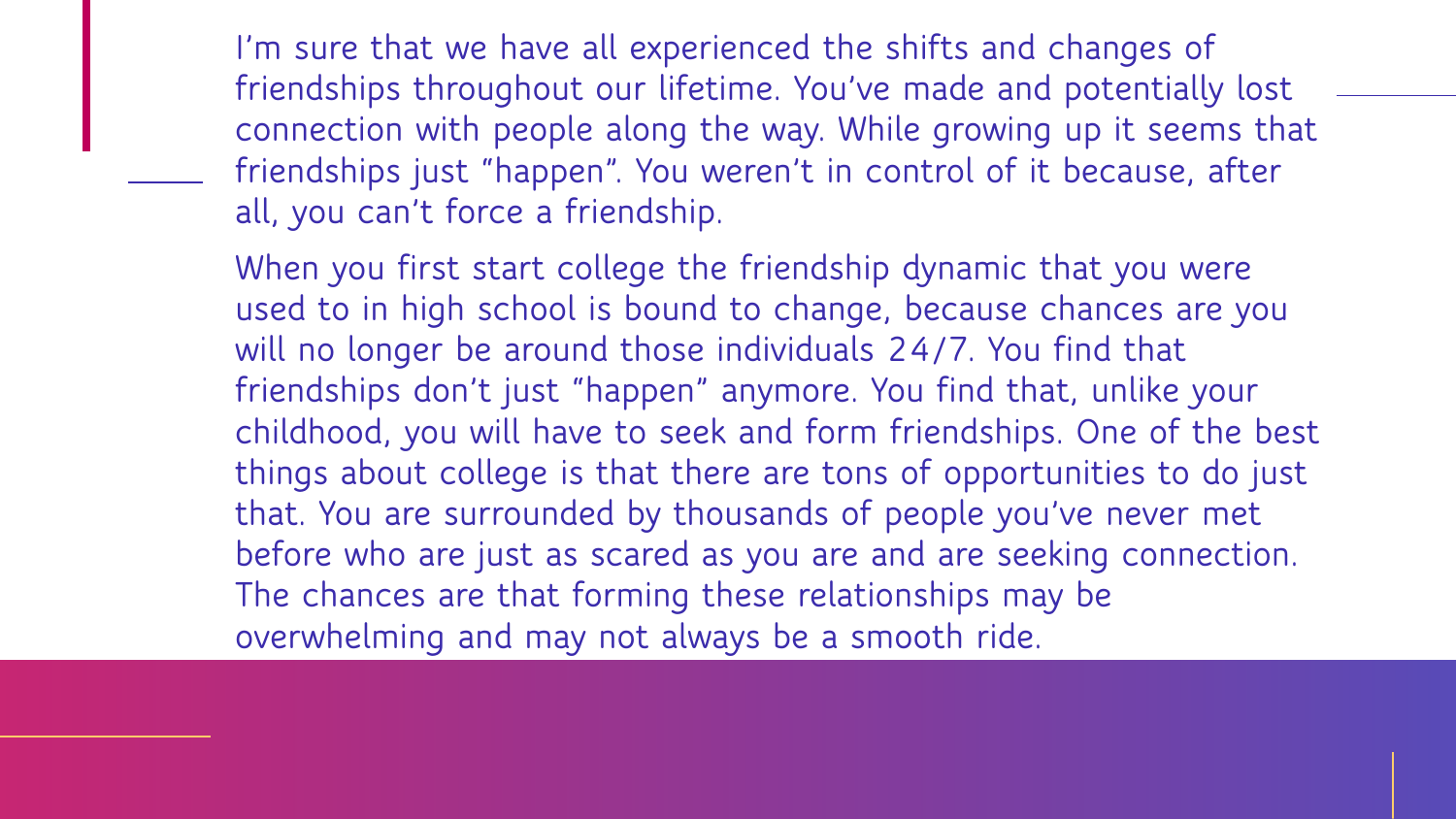

## Take into consideration...

**There is no perfect way to approach meeting people in college, but here are a few things to take into consideration while navigating the social scene on campus..**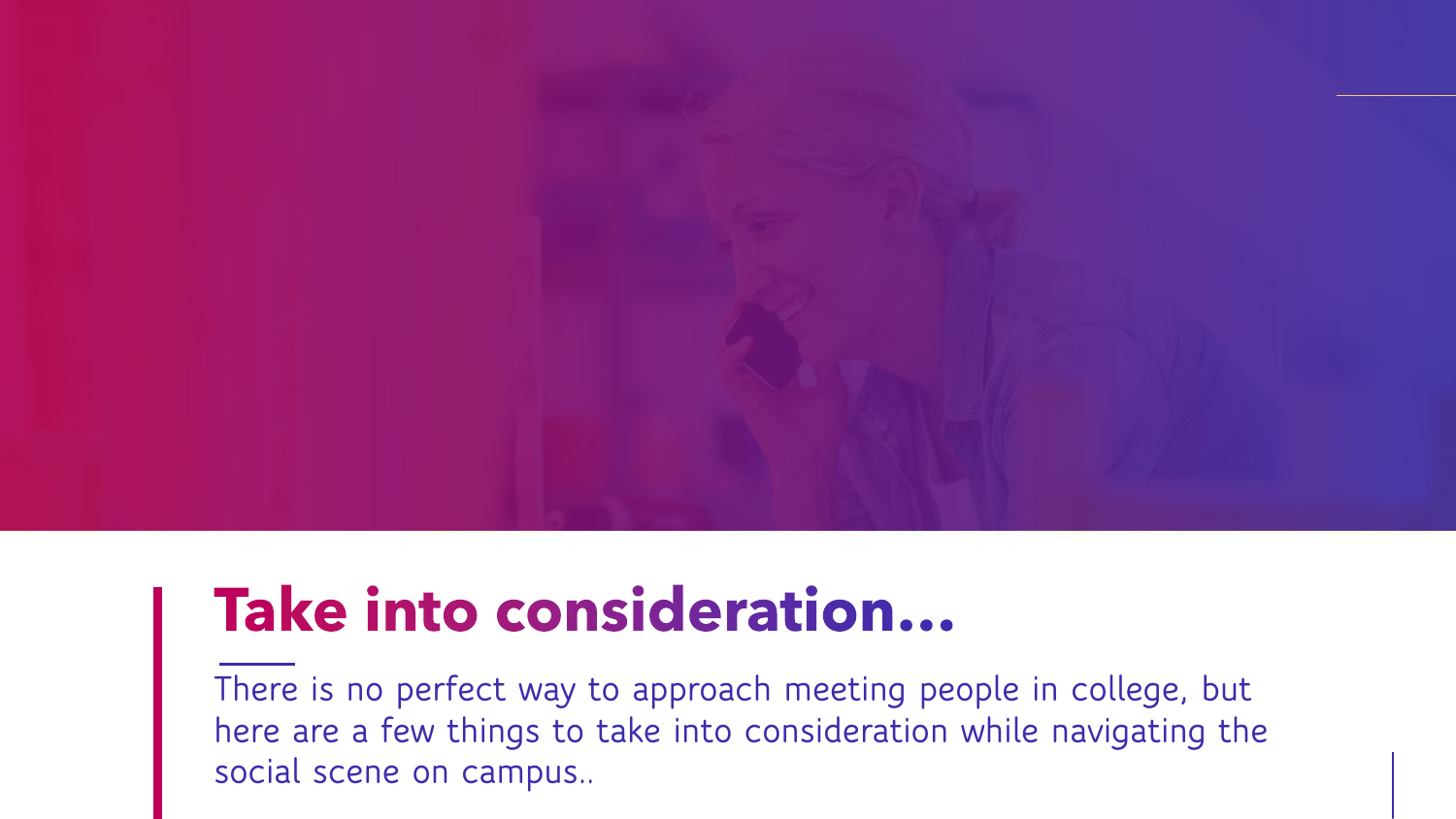#### **Be Open Minded**

When you are comfortably familiar with people, culture and traditions of your own home town, the social aspect of college can sometimes feel like a tornado of confusion and anxiety. The beauty of college is that you will be surrounded by people who differ in race, nationality, religious beliefs, characteristics, food preferences, and even slang. Rather than shying away from being social because of those differences, embrace the opportunity to experience things with people who hold differences.

### **Accept Being Uncomfortable**

There is nothing easy about entering a new campus, classes and living arrangements. They are DEFINITELY all uncomfortable situations. So when you find yourself feeling uneasy, remind yourself that feeling is a good thing. Learn how to put yourself in uncomfortable situations, like introducing yourself to new people or asking someone in class to meet later for coffee. Those things may feel weird at first but they also help bridge the gap towards friendship. More importantly, they help you grow as an individual.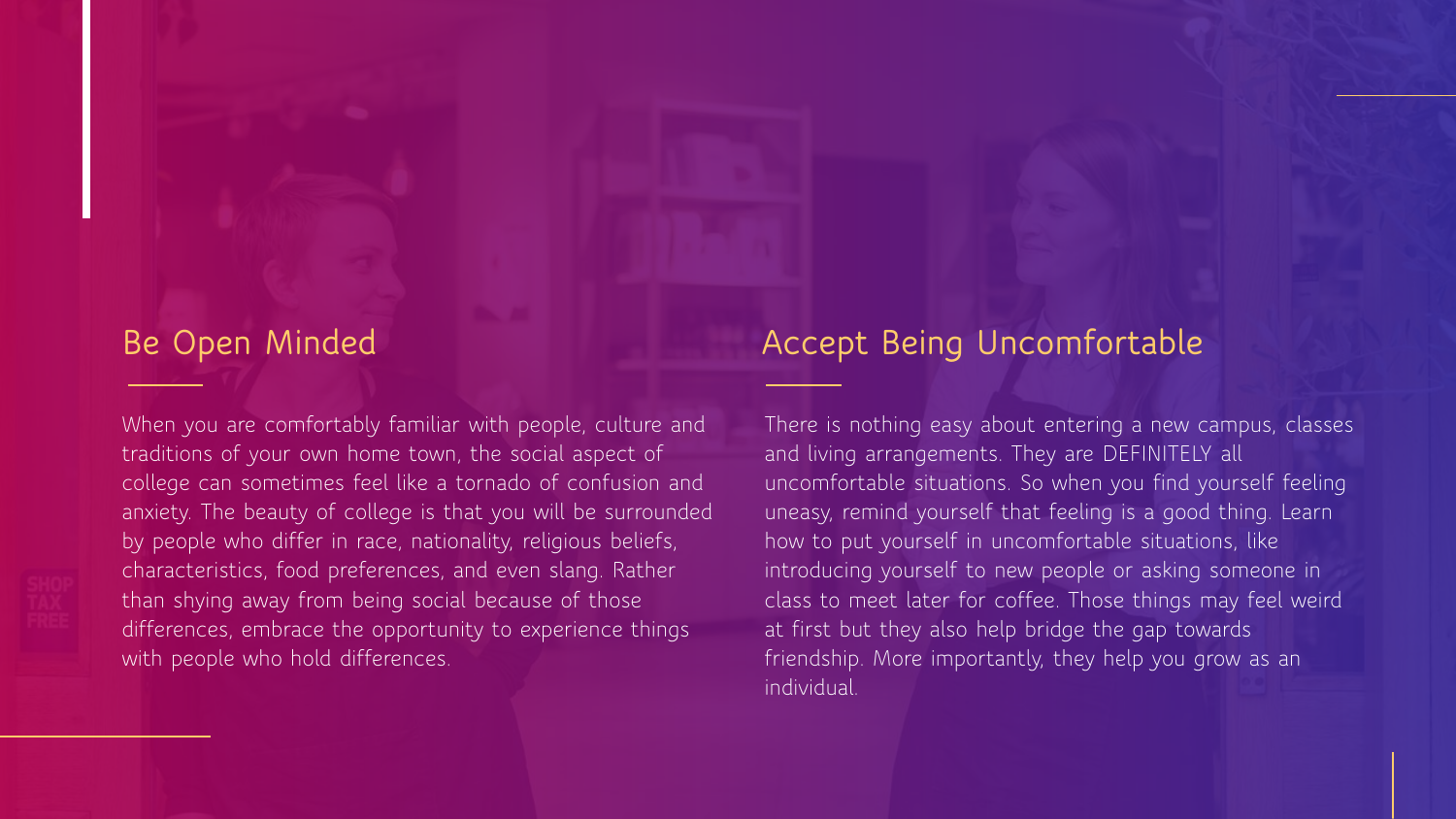#### **Find Common Ground**

The chances are that the places you found the most friends was in your school and neighborhood growing up. These were the places you spent the most amount of time. There are definitely exceptions to this. Perhaps you met someone and you admired how outgoing they were or they had a fantastic card collection. No matter the circumstances, you each had commonality whether that was marching band, classes, theater, or a passion outside of school. This still stands while making friends in college. Find people that have similar interests and situations as you.

#### **Spend One-On-One Time With People**

You've met, you've hung out in groups…and it seems to be going okay. Hanging out in a group is a lot of fun but it can be difficult to spend enough time talking with one person to really open up to each other and get past the surface level conversation. The best way to go from acquaintance to friend is to spend quality time talking and/or doing an activity together. It's a lot like dating! Keep things casual at first by messaging the person and suggest a meet up for coffee or lunch. These settings are great because they are low pressure and allow for easy escape if the conversation gets stale. From there you can suggest an activity you would both enjoy.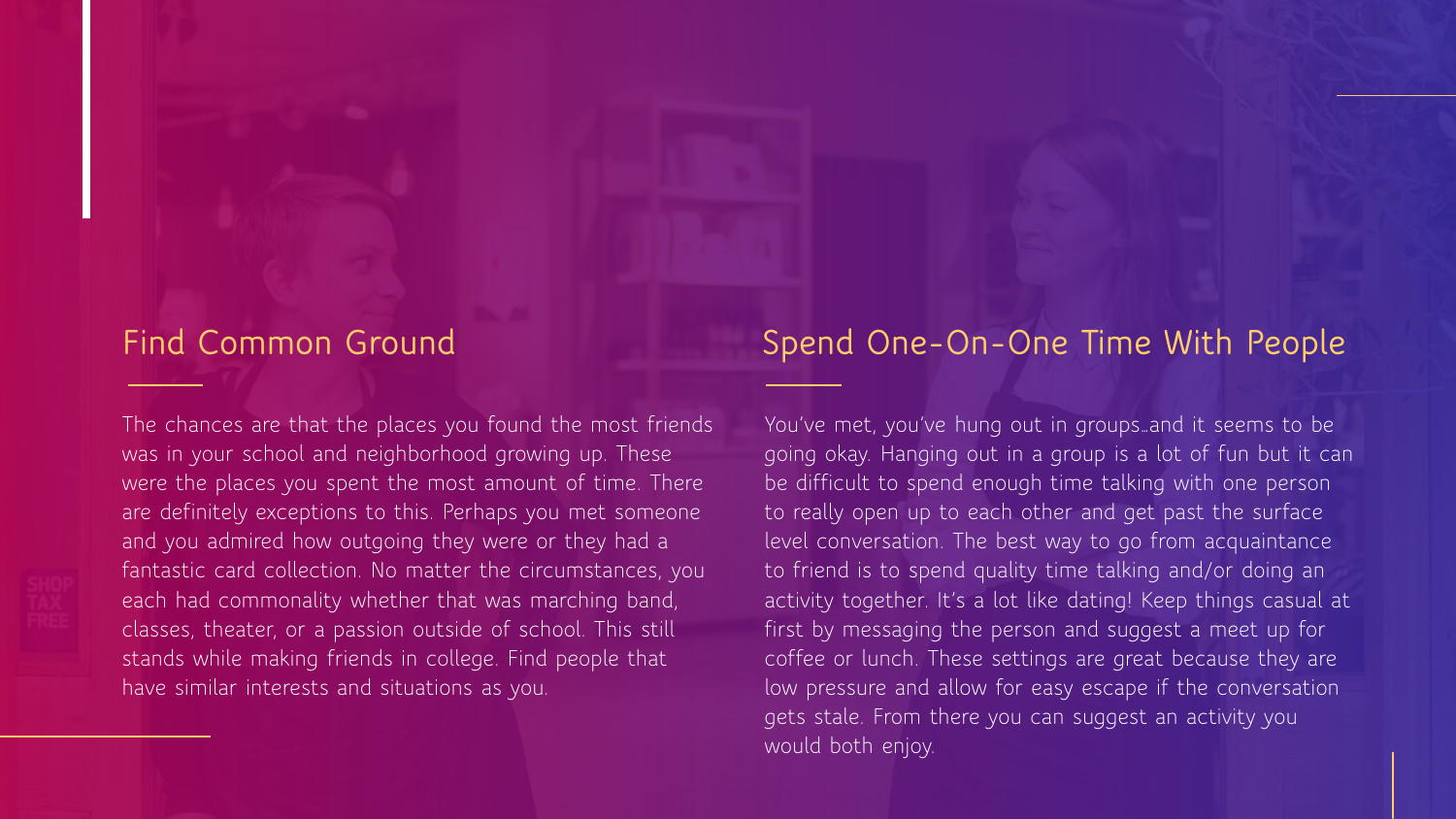### **Know That Some Relationships Are Just Meant To Be Temporary**

With the eagerness you feel to connect, you may latch on to the first person or group that you find common ground with. However, overtime you may realize that your personality, goals and values doesn't necessarily align. This can be upsetting but just because that person isn't right for you doesn't mean that the bond wasn't real or a waste of time. Some relationships are meant to be in your life for only a short period of time to teach you something beneficial about yourself or others. Whether you came to this conclusion because of a singular event or it was a gradual shift, the memories gained and lessons learned are a part of you and your experience. Don't focus on the "loss" instead, acknowledge that season of your life and get ready for a new season.

#### Not every friend has to be your BFF with whom you share your darkest and deepest secrets. It's absolutely okay to have friends who serve different purposes. There will be a person who will be great for keeping you on track academically, but you don't feel comfortable going to them about a breakup. On the other hand, you may have a person who you don't see or hang out with every day, but when you need a good laugh or to vent, they are the perfect person to turn to. You will be closer to some people than others and there is nothing wrong with that. This allows for healthy boundaries, which are needed for any

**Don't Be Afraid to Compartmentalize**

mutually benefited relationship. It's also important to remember that in college, every person is there on a self discovery journey, practice being fair and understanding towards those you encounter, but most importantly, yourself.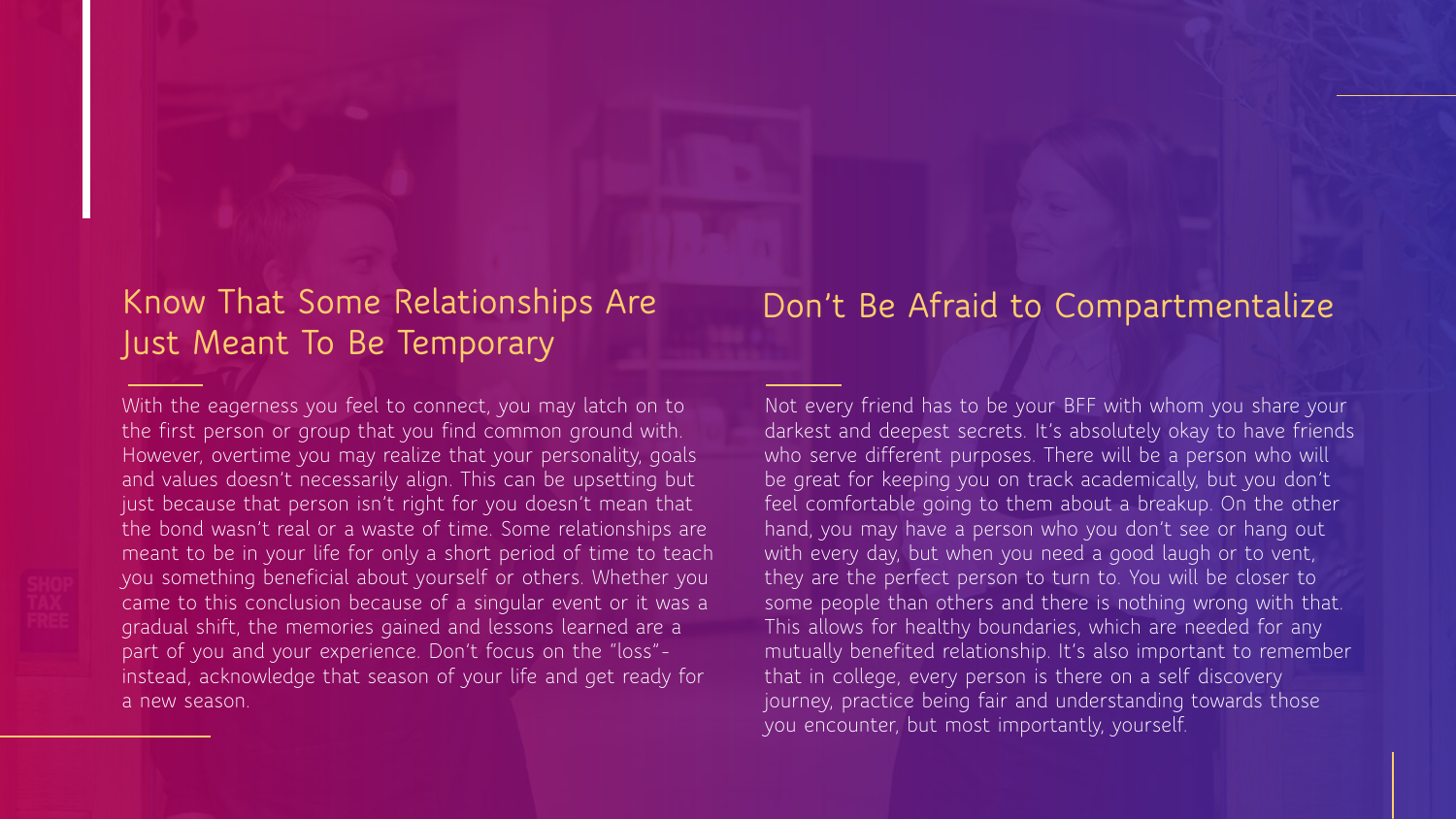#### **Be Observant**

When we first meet someone, we tend to overlook their negative traits and dismiss the gut feeling that it's a red flag. The hopes that these traits won't reappear is like putting on rose colored glasses. While it's important to avoid making rash judgements, it is even more important to be vigil about their habits that are displayed in your interactions with them. If they gossip about other friends around you, treat others with disrespect, or fail to be reliable, take these signs to be a direct reflection of their true character.

#### **Strive For Balance**

Even though making friends is a priority you also need to remember that you are there for an education. So, make sure to find balance between getting involved on campus and making sure you are not only attending classes but also completing your assignments and projects on time. If you struggle to manage your time, set up a schedule that includes times for classes, studying, eating, sleeping and socializing.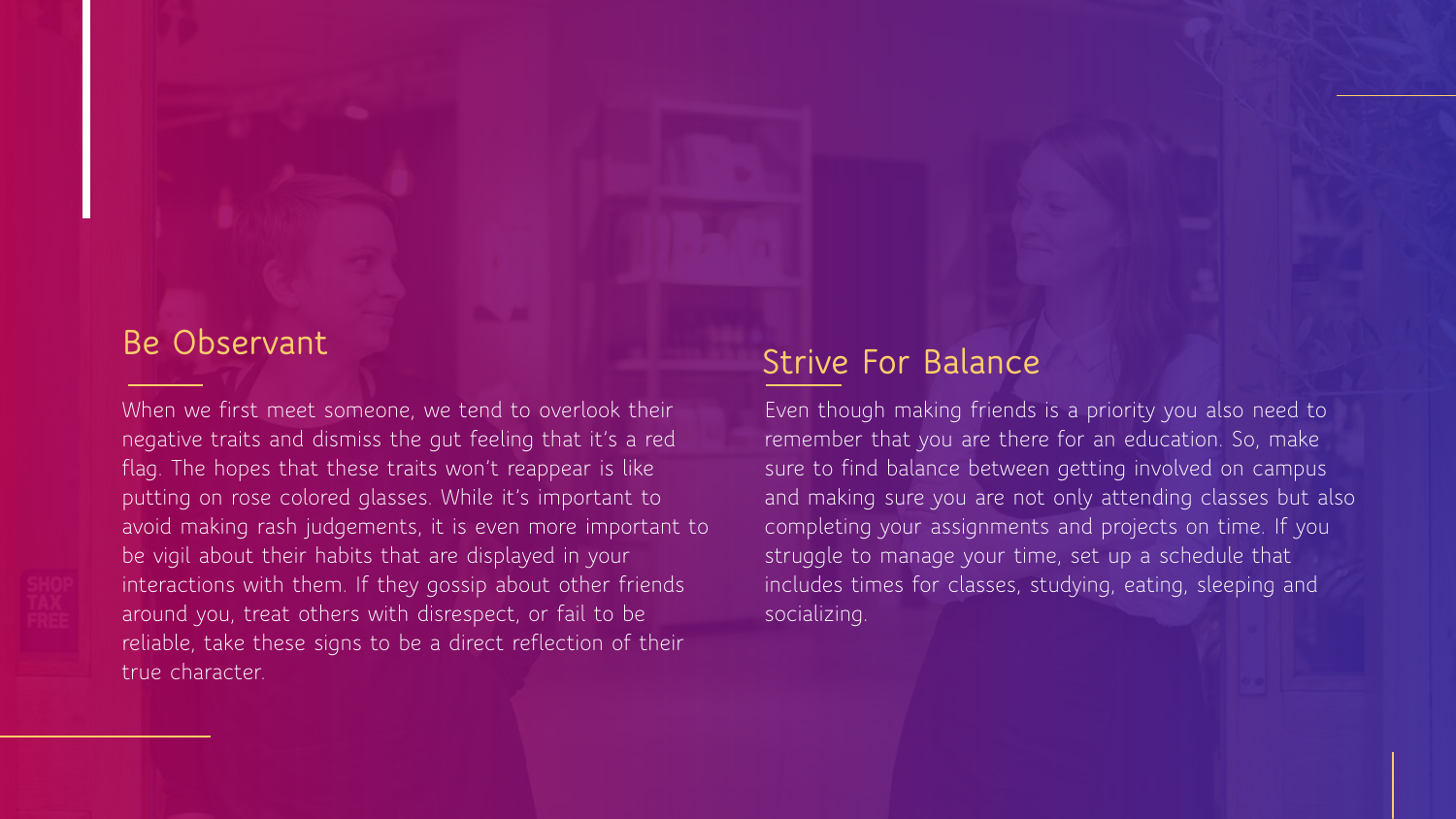## **Places to Find Friends in College**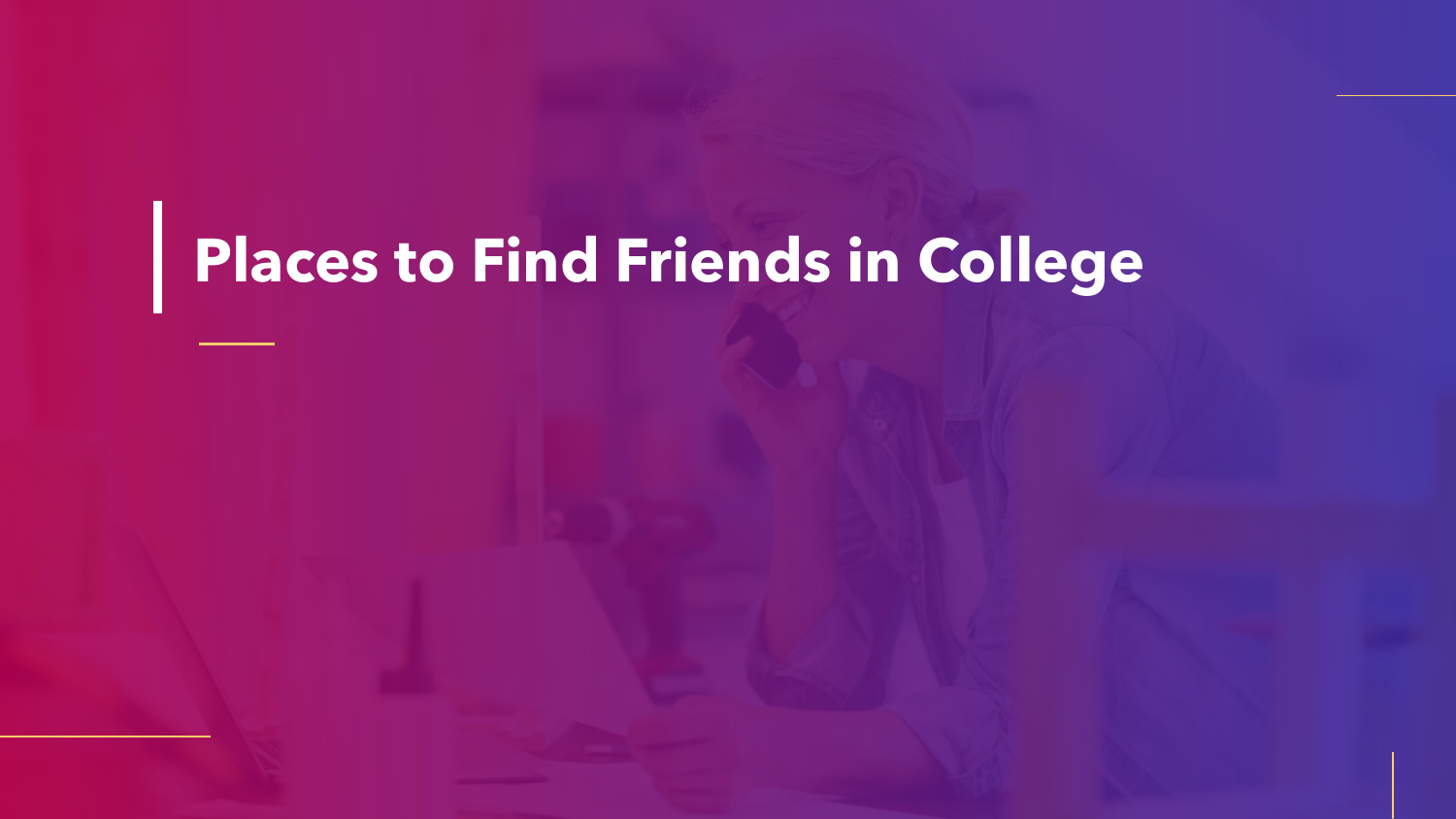## **Campus Events**

**These events are great places to meet people. They give you automatic talking points. Here are just a few types of events that are common at many colleges: guest speakers, karaoke nights, charity 5ks, concerts, music festivals, sporting events, dances, and cultural festivals.** 

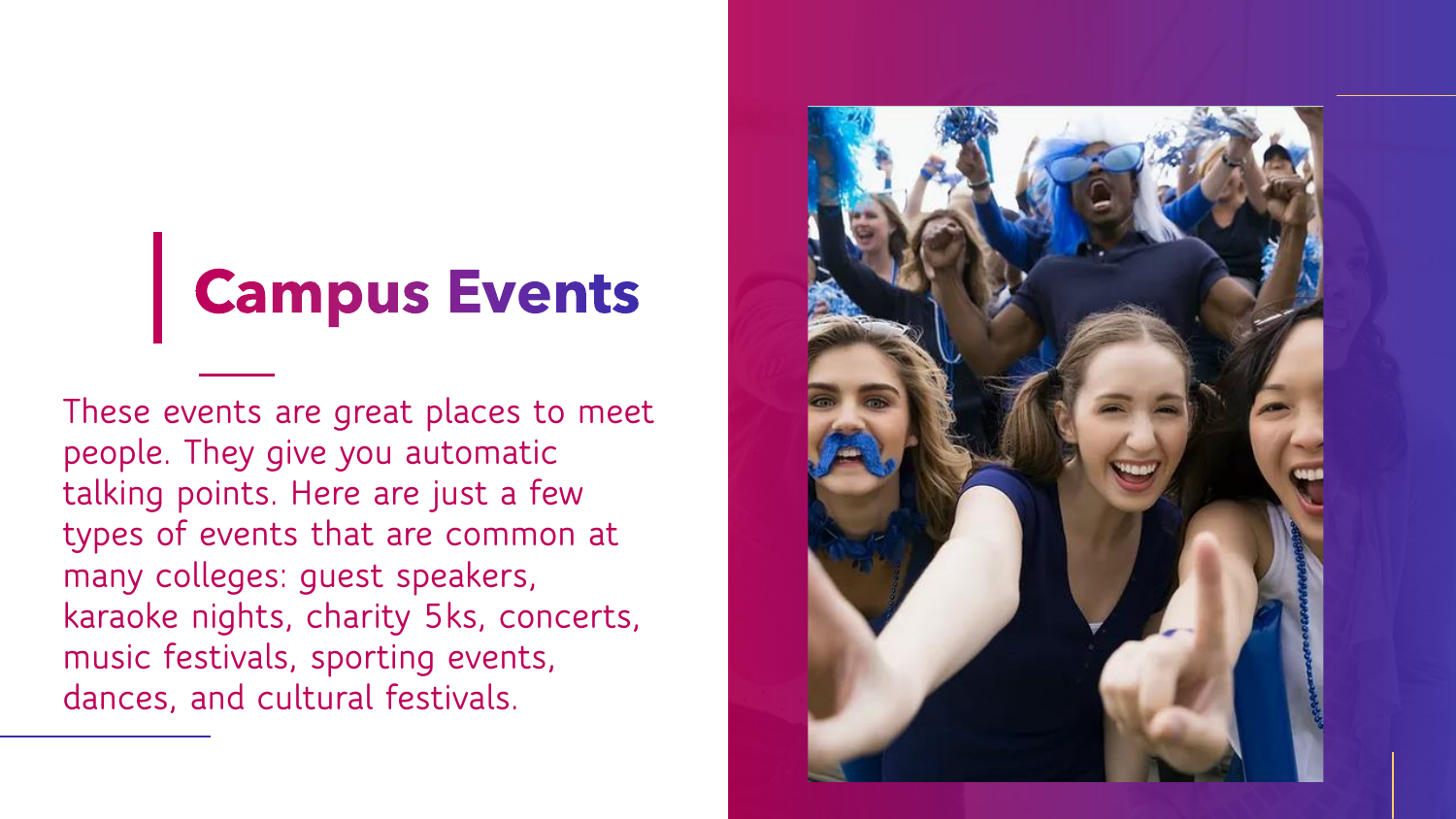# | Campus<br>| Organizations

**This is simple because there are so many of them. Whether it's a sport, a social cause, a recreational activity, or a career pursuit, there is probably a club for it. Clubs meet regularly so this gives you the opportunity to have repeated interactions with the same people.** 

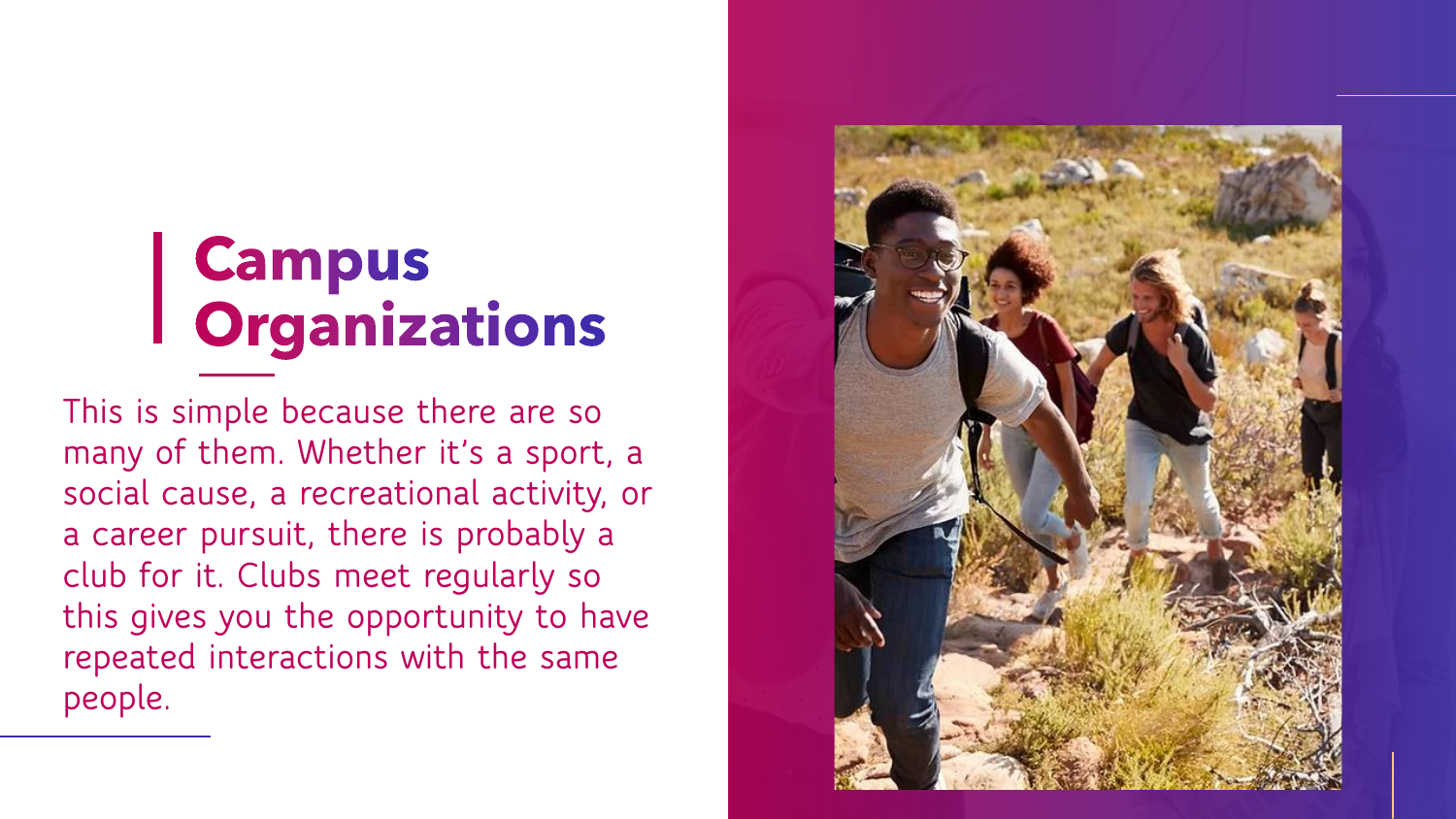## Classes

**You probably spend around 12-15 hours in class each week. This is a huge chunk out of your week and a wonderful opportunity to make friends. Strike up a conversation with that girl that sits next to you in science class about how you like her outfit. Lean over and ask the people who sit around you in math class if they would like to have a study session before your exam on Monday. Some classes have labs or group projects, annoying as they may be, tend to work better since they give you more time to talk than a class that's just straight up lecture.** 

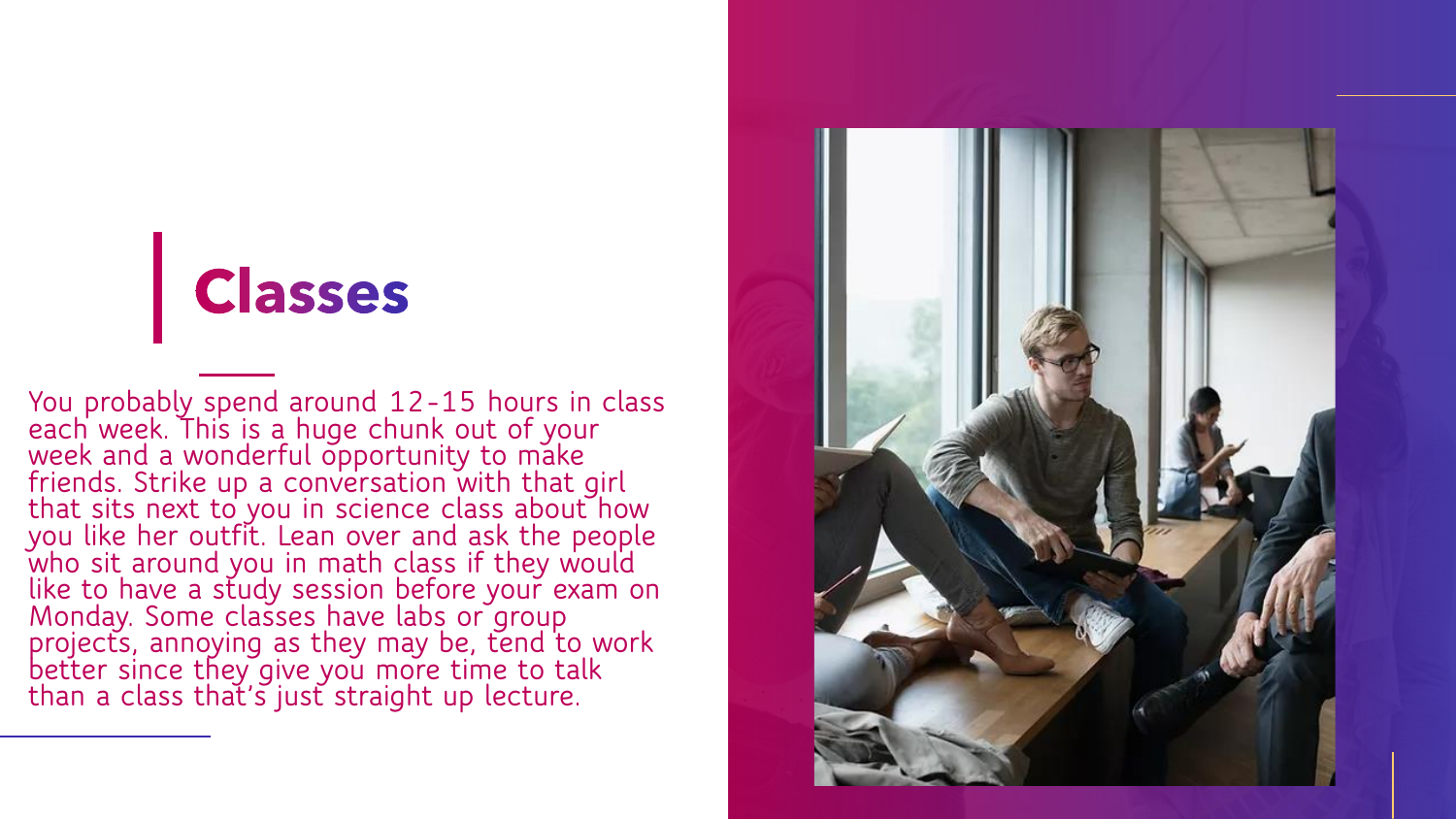## **Your Dorm**

**If you are not in class, the odds are you're in your dorm. Especially if it's your first year of college. The food may be gross, and the décor may look grungy but they are a great place to make friends even if it is just bonding over the bad lighting. Dorms are great because of the spontaneous social interactions that they invite. Whether it is hanging out in he common area doing homework, brushing your teeth in the community bathroom, it is ground for friendships to develop.** 

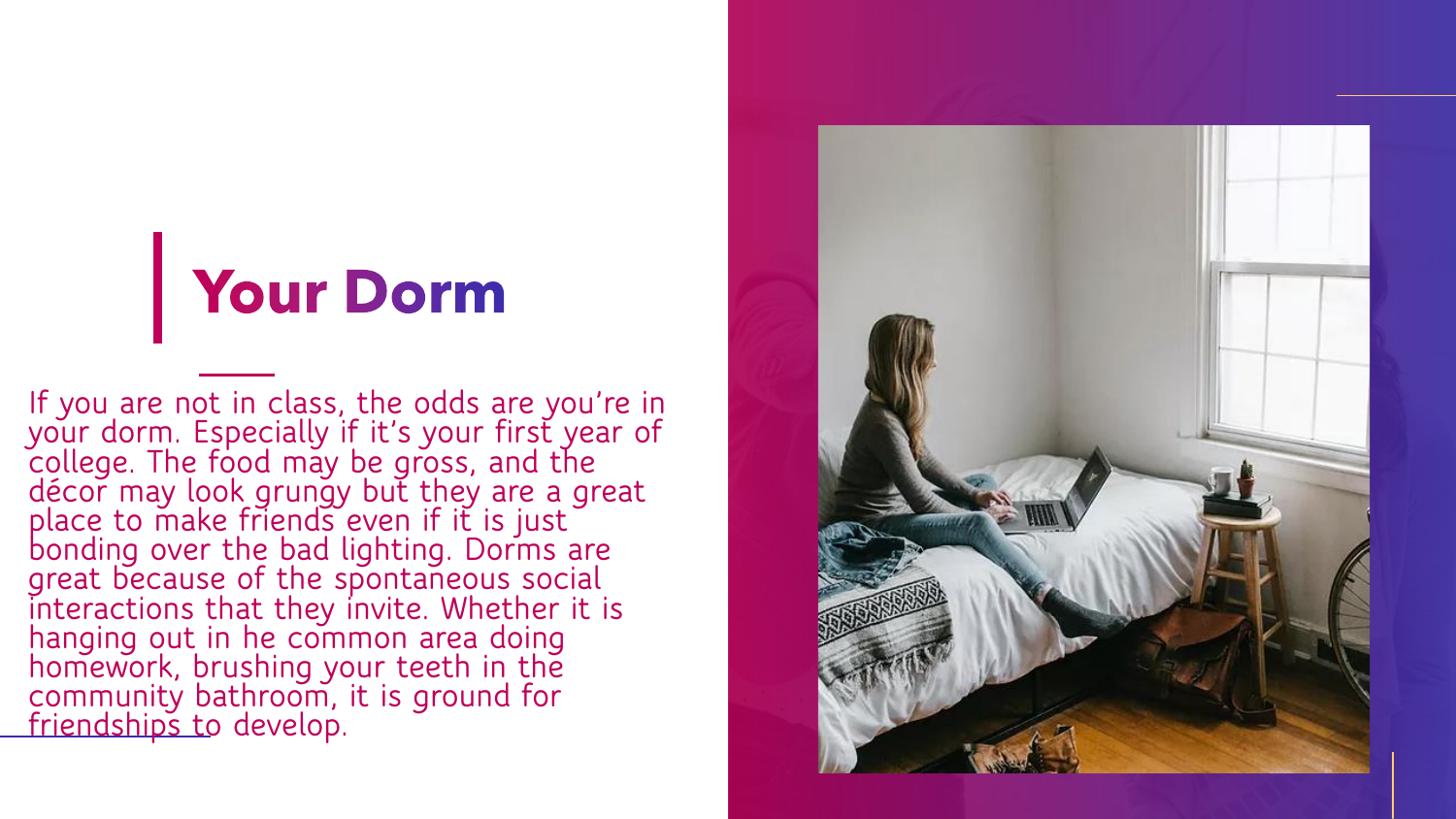## **Informal Hangouts**

**This includes everything from big house parties to dorm hangouts. What is great about these informal meetups is that they allow for lots of time to actually talk and get to know each other.** 

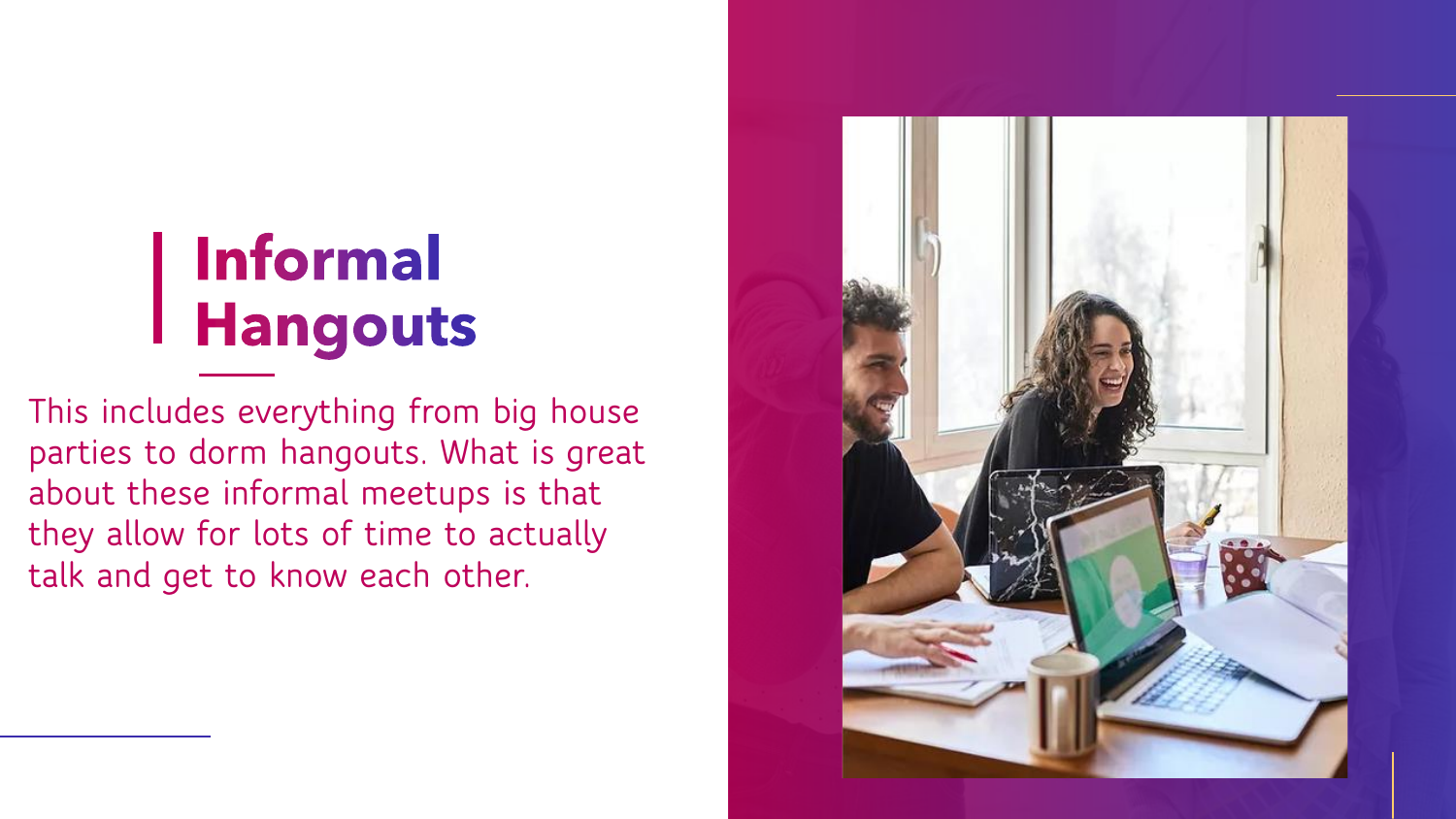## **Around Campus**

**Basically, everywhere that is not class. Some examples include: the gym, the student center, waiting in the hall for class to start, and walking around campus. This requires you to initiate conversations with strangers but it is a great way to overcome shyness and increase your confidence.** 

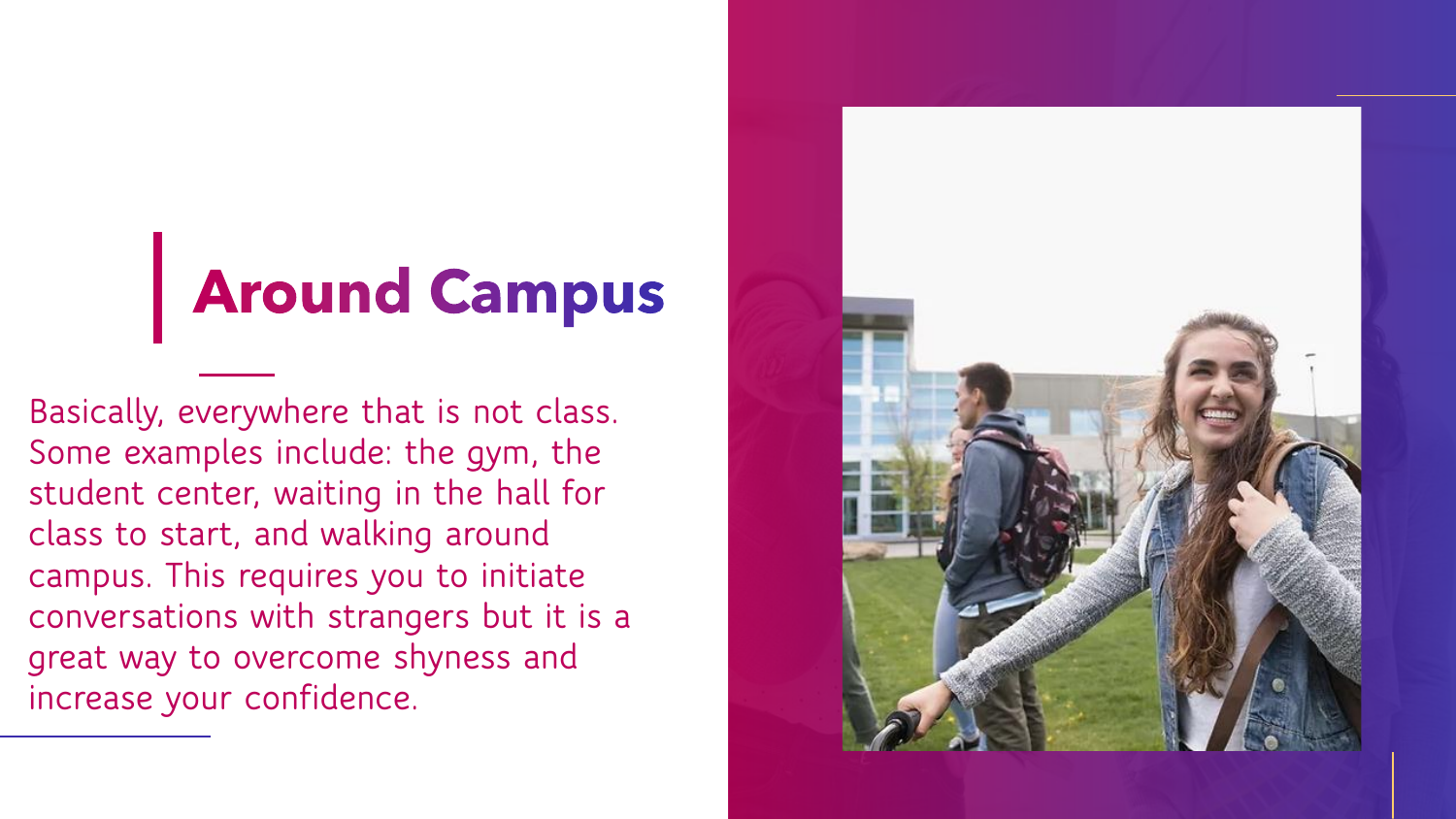## Online

**This can take different forms, but the most obvious is any Facebook group associated with your class or school. You could potentially become friends with people online before the semester even begins.** 

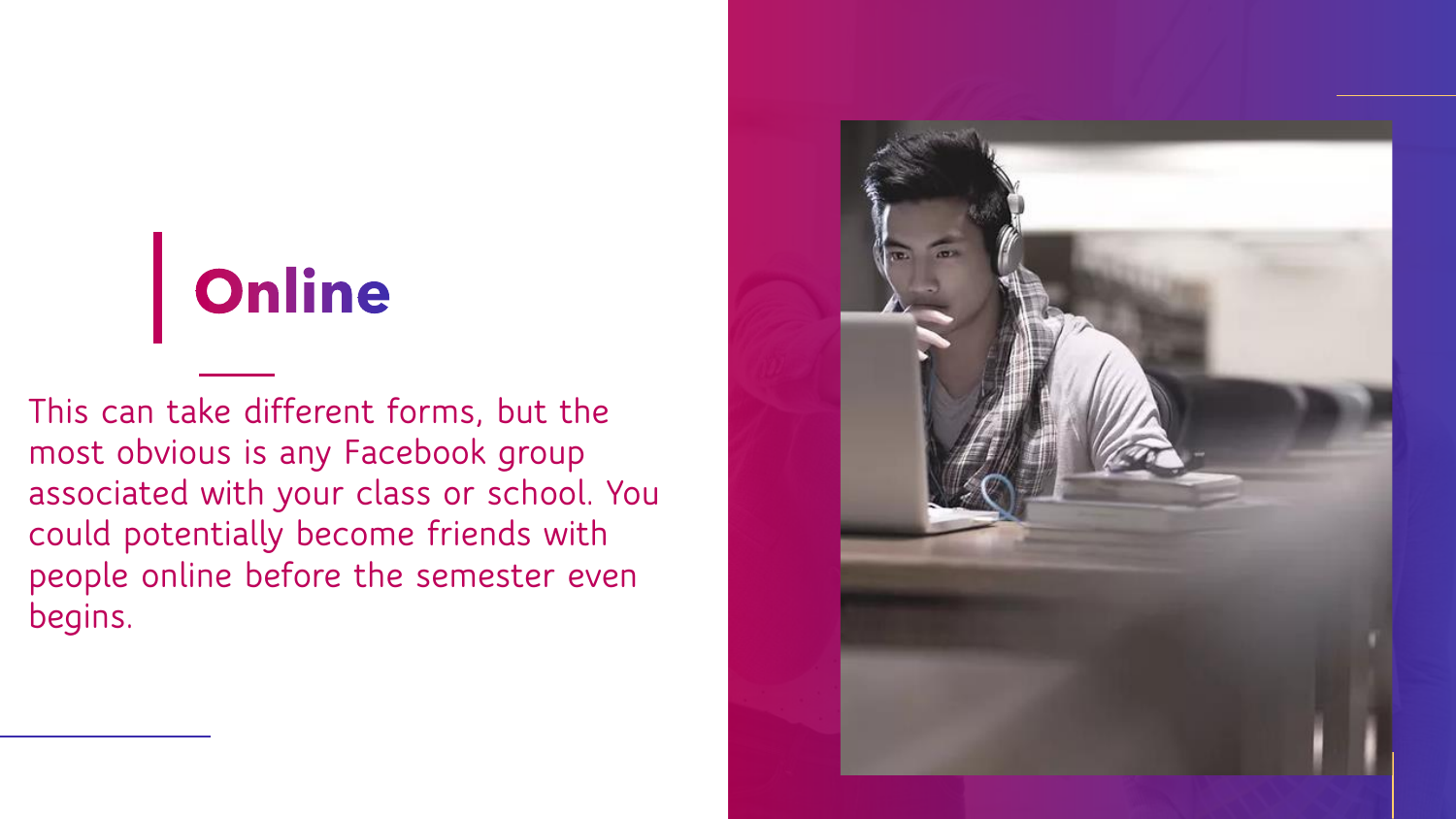## Jobs

**In the "professional world", people often talk about having "work friends". But this isn't something that requires you to have a full-time job to take advantage of. Jobs are a cool way to meet tons of people.**

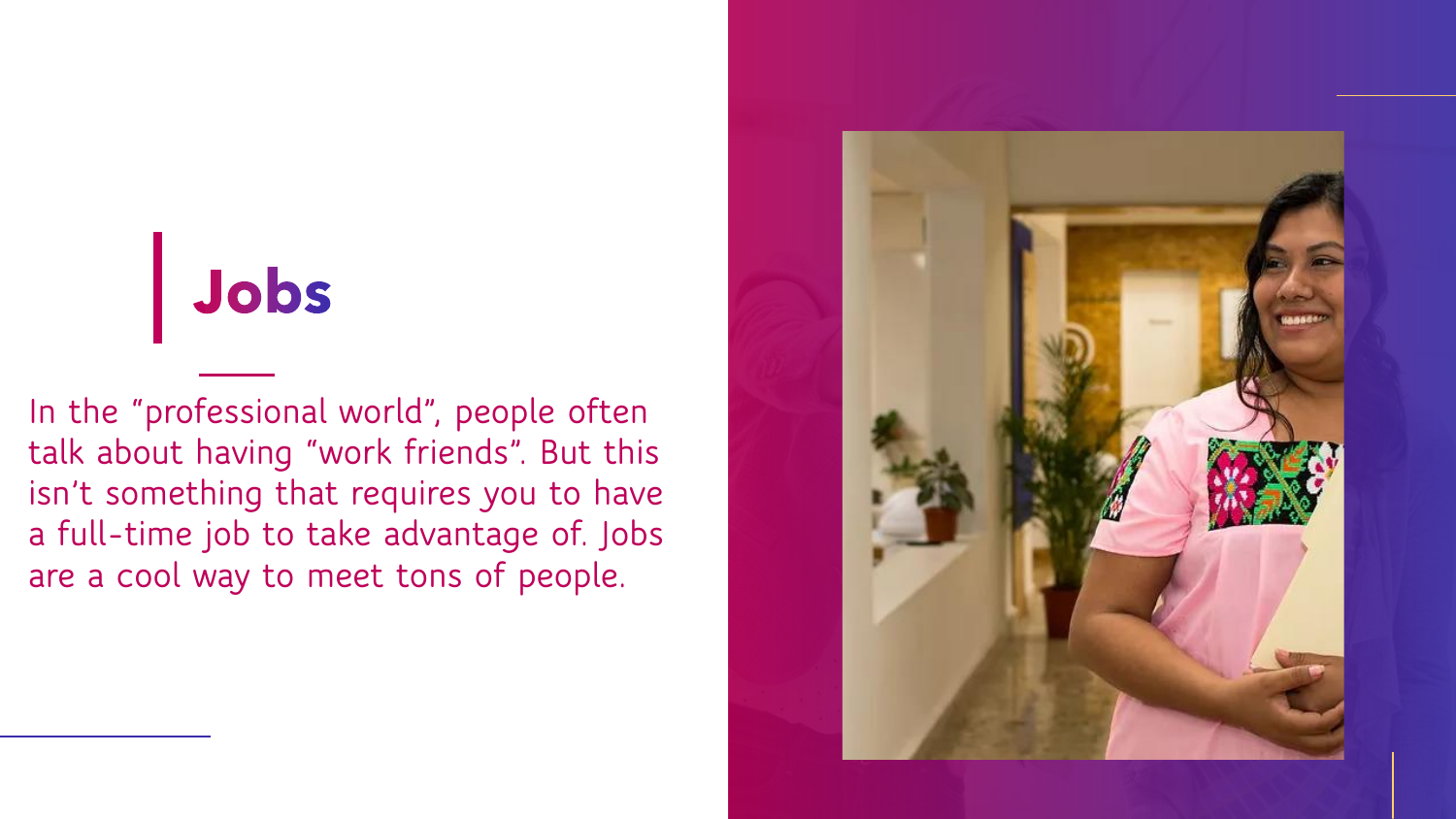**For those who are shy, introverted or just uncomfortable meeting new people, the concept of making new friends on campus can seem very overwhelming. Fortunately, college is one of the easiest places for shy or introverted people to make new friends. Of course, it will take some effort, but it can be done.** 

**Here are a few tips to get you started:**

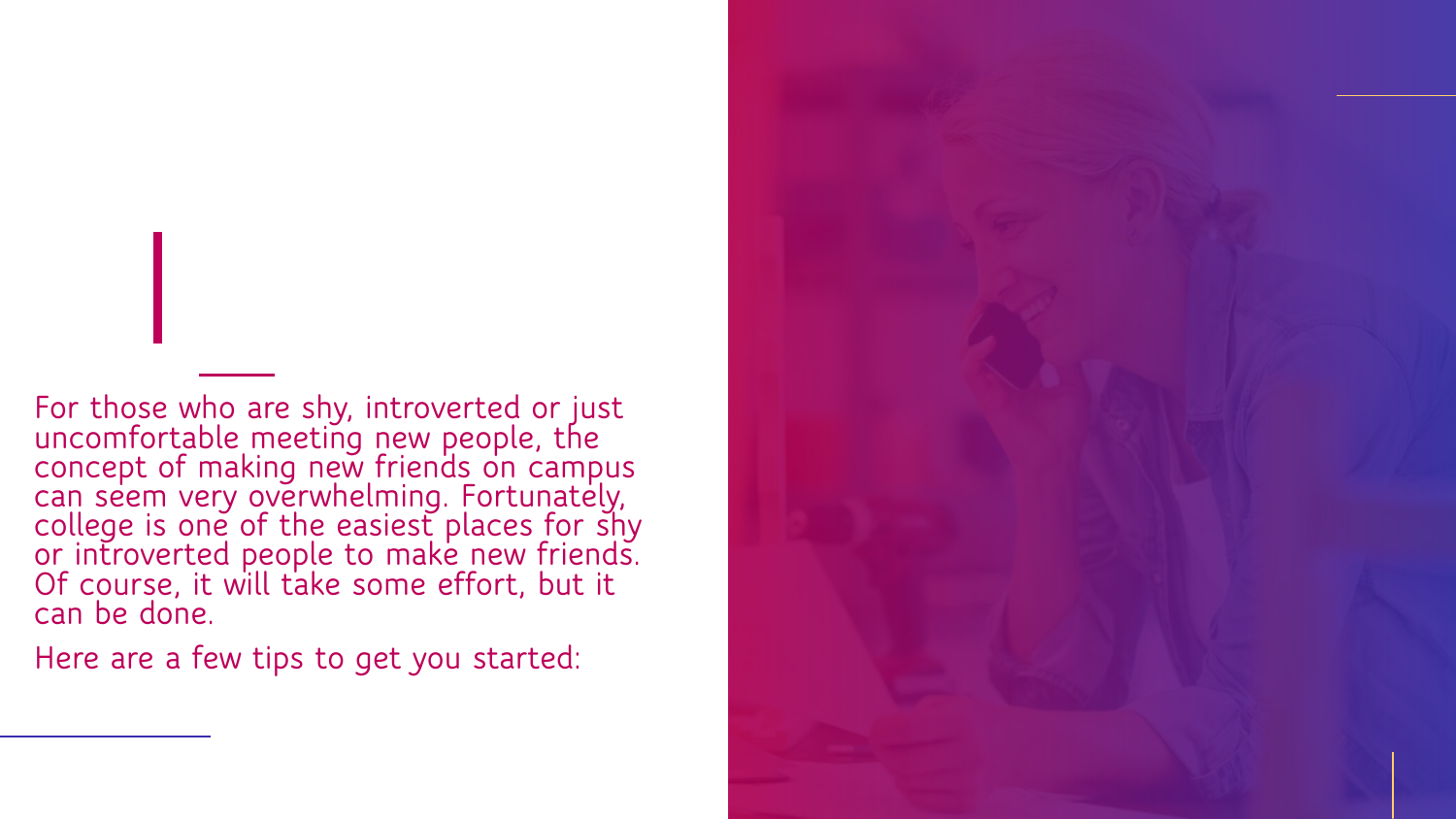Make it a point to talk to at least one new person each day. Challenge yourself to say hello to people as you walk to class. This will help build your confidence and might even open a door or two in the friendship department.

If you see a lot of the same people in your classes or people that share your major, consider inviting them to your dorm or the library for a study group. Even though introverts prefer to study alone, this will give you a good opening to make new friends with the security of picking a place that feels comfortable for you.

Every time you sit down somewhere, whether it's in class, at dinner, or in a coffee shop, introduce yourself. Of course, it might feel a bit awkward but you have to practice being brave so that your confidence grows.

### **Set Goals Introduce Yourself Make Eye Contact**

Looking up from your phone, tablet, or your book can be really challenging especially for introverted people that enjoy escaping into their own thoughts. But, making eye contact is the first step in meeting someone new. It shows them that you are welcoming and approachable.

It is very important to stay on top of schoolwork, but do not use this as an excuse to avoid going out and meeting people. Even though it is uncomfortable at times, you need to challenge yourself to go out and do things. You don't have to leave the dorm every night but try to get out on a regular basis.

### **Host People No Excuses Avoid Worrying**

Not making friends right away is completely normal. In fact, friendships take time to form and grow. So, don't feel discouraged.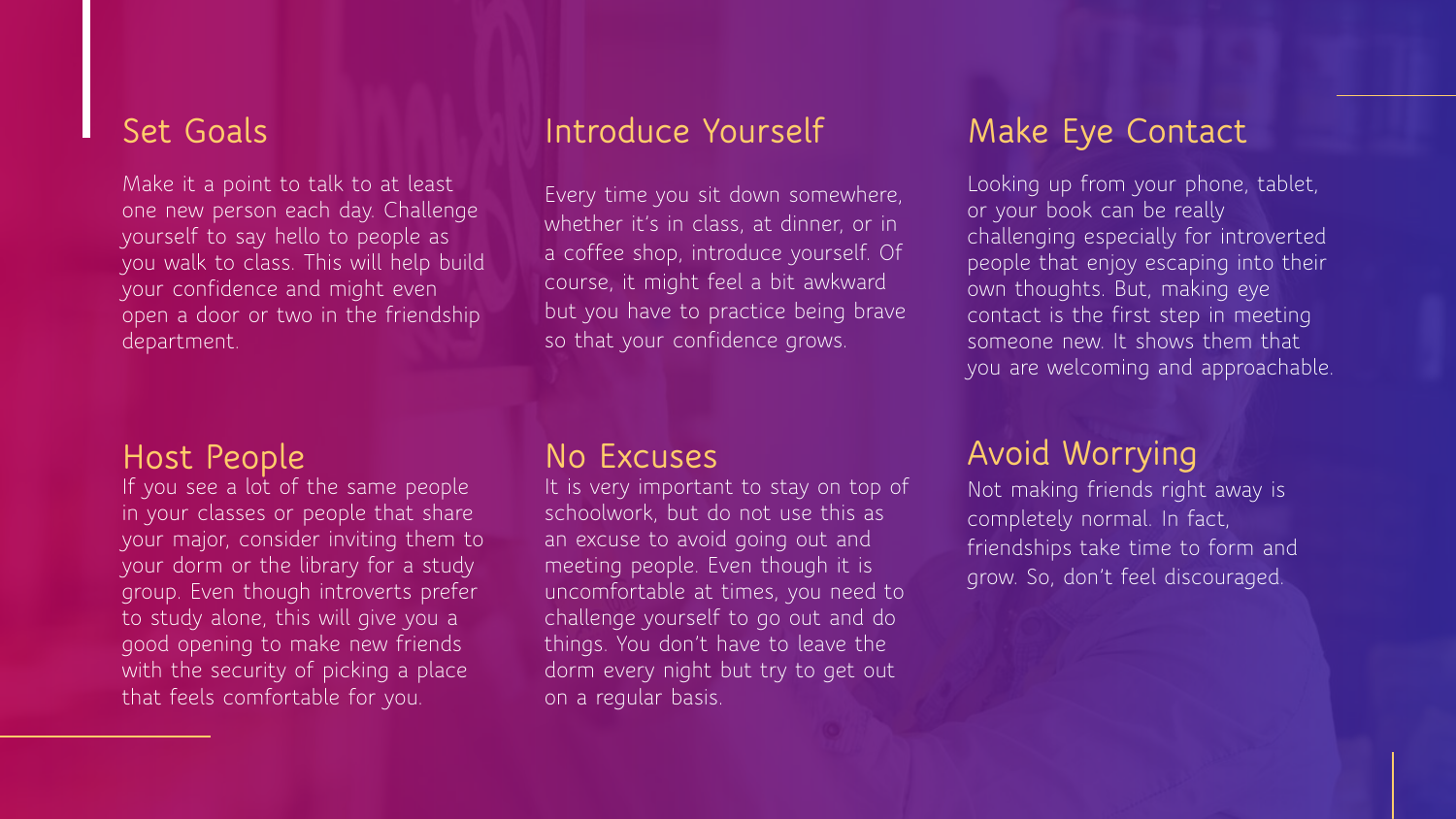**How do I stay in touch with my friends from high school when I'm in college?**

This one is tricky and depends on your circumstances. If you go to college near your home town where most of your friends still live, it's just a matter of meeting regularly. However, if you and your friends are scattered all across the country at different colleges, you have to be more deliberate in your intention of connecting. You can make it a point to always get together during breaks or take summer break trips. You, of course, can text, call and FaceTime regularly. You should prepare for the possibility that you'll drift apart from some of your high school friends. People change quite a bit after high school. The gap between life stages widens or at least it is more visible than it was before. On the other hand, if you were unsatisfied with the friendship you had, college is a place for a fresh start.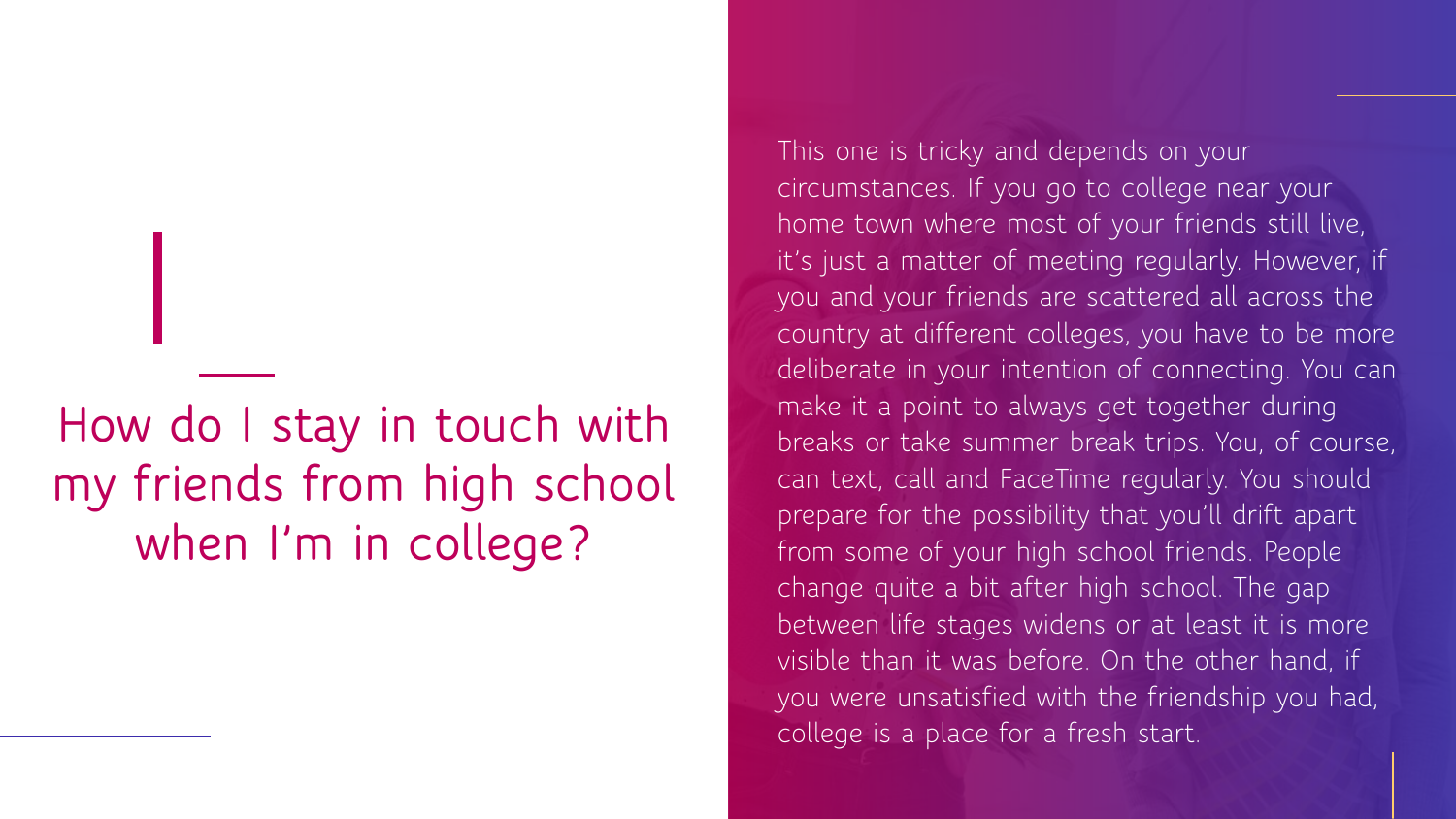**None of my friends ever want to do anything. What should I do?**

Become the organizer. Take an active role in planning things for you all to do. Generally, it's not that your friends don't want to hang out. They're just in the same position as you, looking for someone to nudge them toward an activity. Help move things along.